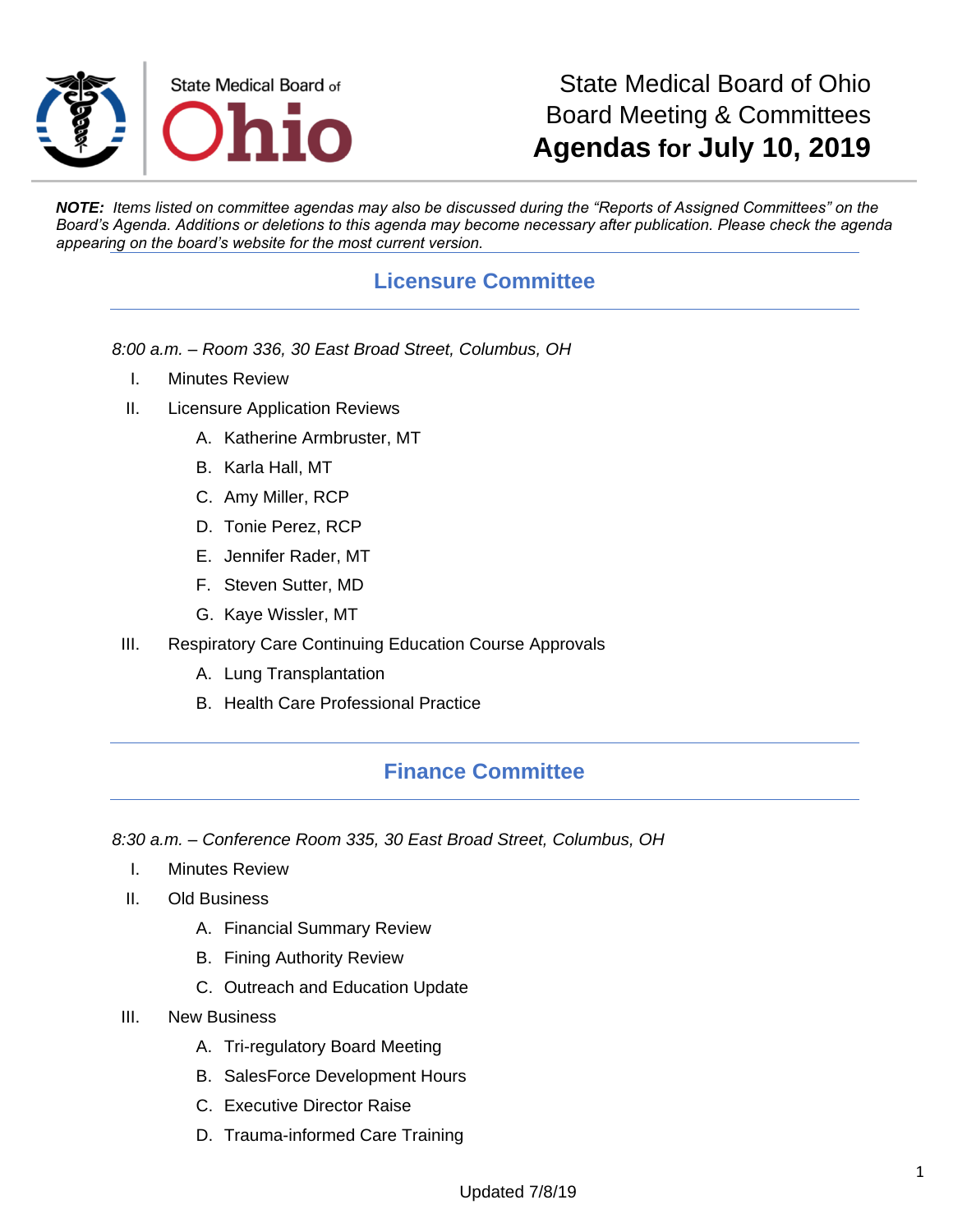

### **Policy Committee**

- *9:15 a.m. – Conference Room 336, 30 East Broad Street, Columbus, OH*
	- I. Minutes Review
	- II. Legislative Update
- III. Rule Review Update
- IV. Rule Review for Initial Circulation
	- A. Internal Management Rule for Licensure Approval
	- B. Controlled Substance Prescribing Rules
	- C. Rules for Review for CSI Filing
		- 1. Detoxification Rules

#### **Executive Director Review Committee**

*Approximately 12 p.m. – 3 rd Floor Hearing Room, 30 East Broad Street, Columbus, OH*

I. Executive Session

#### **Compliance Committee**

*Approximately 1:30 p.m. – Room 336, 30 East Broad Street, Columbus, OH*

- I. Initial Probationary Appearances
	- A. Muhammad Anjum (via Skype)
- II. Confidential Monitoring Program Report
- III. Approval of Reports of Conferences
- IV. Minutes Review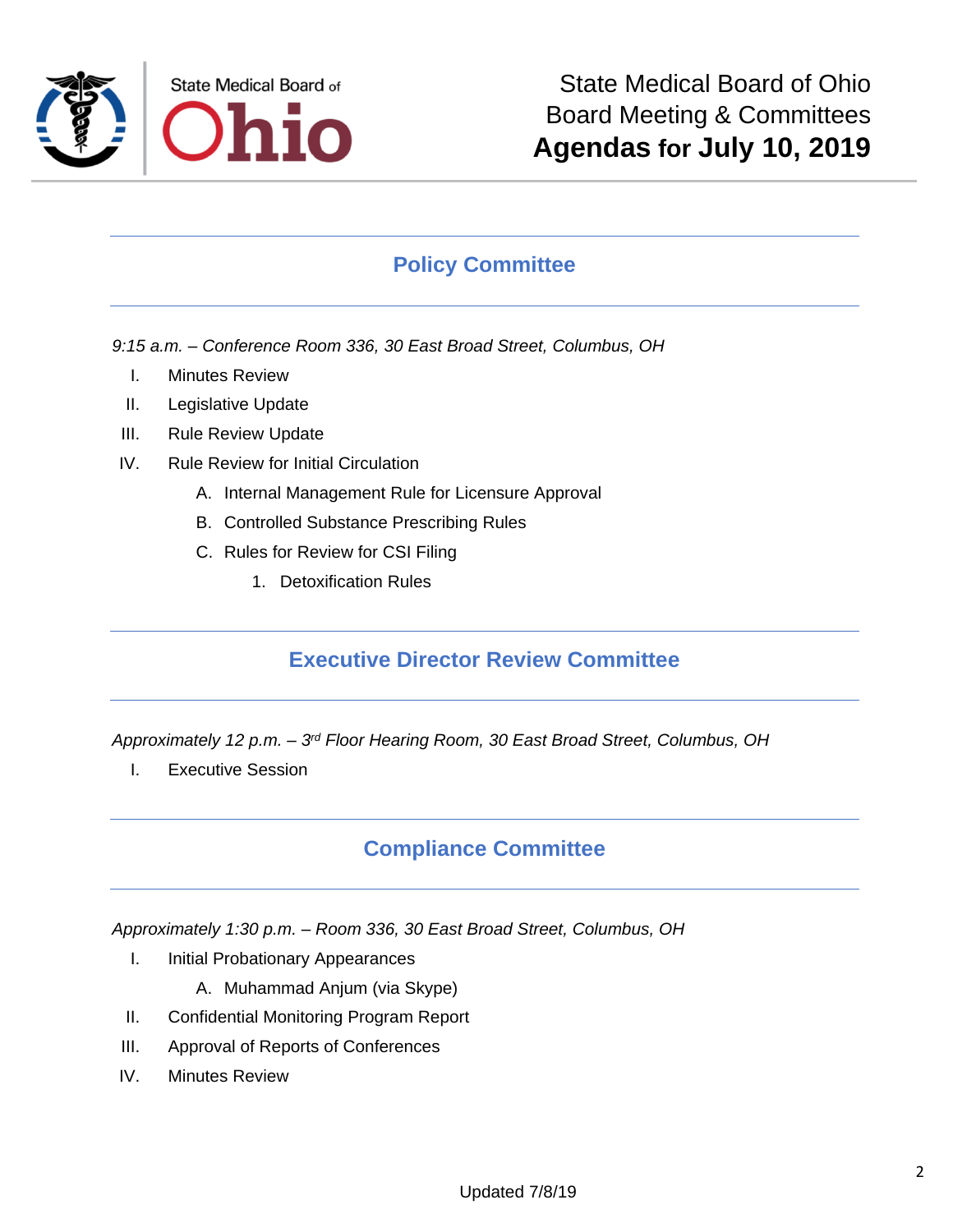

#### **ICD-10 Code Data Committee**

*3 p.m. – Room 336, 30 East Broad Street, Columbus, OH*

- I. Minutes Review
	- A. Review and Approval of Nov. 2018 minutes
- II. ICD-10 Data Collection Process
- III. Diagnosis Codes Grouped by Categories
- IV. Communication, Education & Outreach

#### **Medical Marijuana Expert Review Committee**

*Scheduled for August 14, 2019*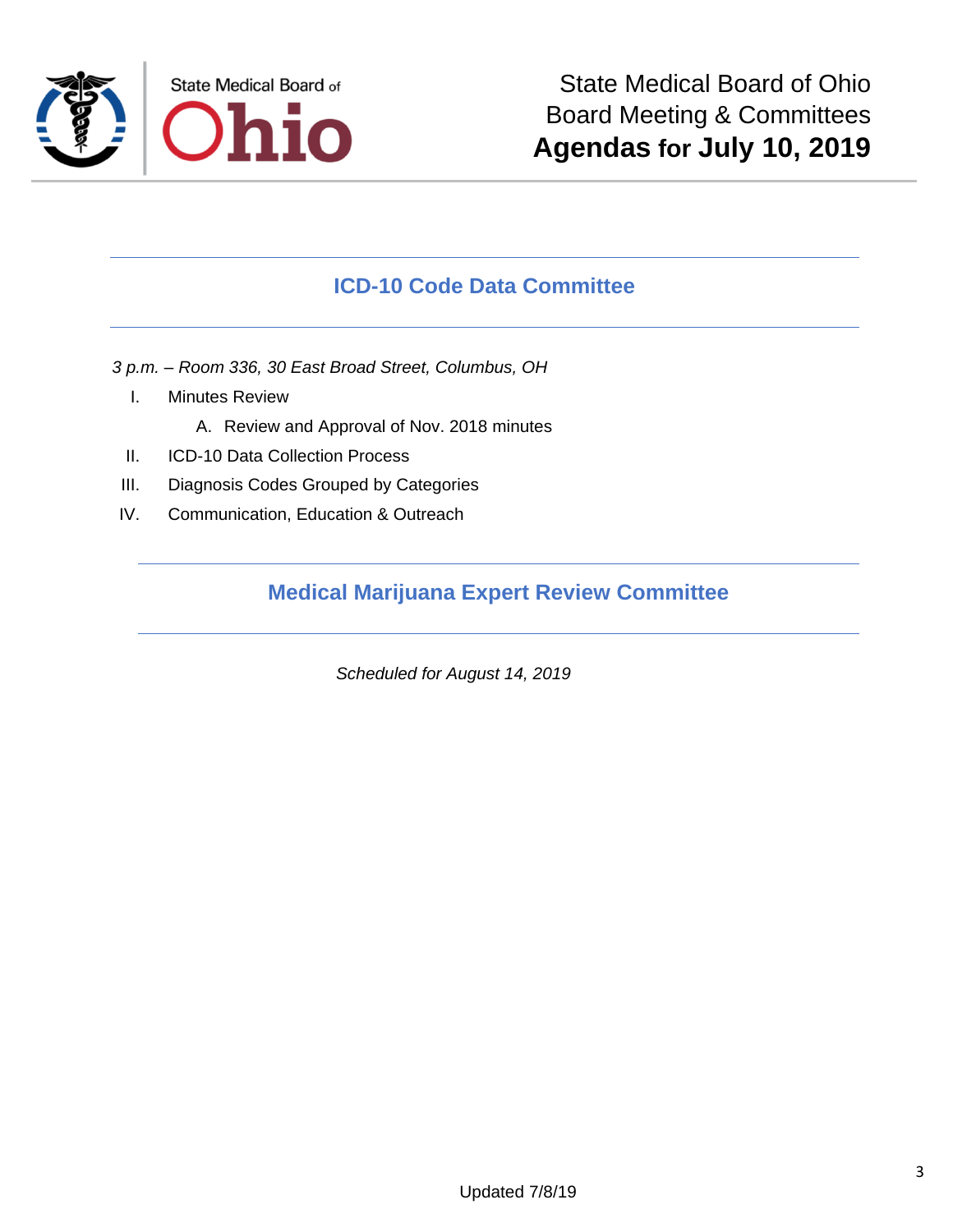

*NOTE: Additions to this agenda may become necessary. Please check the agenda appearing on the Board's website for the most current version. Agenda items may be discussed out of order, at the discretion of the Board President.*

# **Board Meeting**

*10:00 a.m., 3rd Floor Hearing Room, 30 East Broad Street, Columbus, OH*

- I. ROLL CALL
- II. MINUTES REVIEW
	- A. May 23 Special Meeting
	- B. June 11 Retreat
	- C. June 12 Board Meeting
- III. APPLICANTS FOR LICENSURE
	- A. Physicians & Allied Professionals
	- B. Certificate to Recommend Medical Marijuana
- IV. REPORTS AND RECOMMENDATIONS
	- A. Constance E. Ange, DO
	- B. Franklin D. Demint, DO
	- C. Summer Peplow
	- D. Laura Ann Ringenbach
	- E. John Allen Ross, MD
- V. FINDINGS, ORDERS, AND JOURNAL ENTRIES
	- A. Howard Larkey, DO
	- B. Alesha Lifka, MT
	- C. Abhishek Ramadhin, MD
	- D. Randy Smith, DO
	- E. Monica Shane Waldorf, MT
- VI. EXECUTIVE SESSION I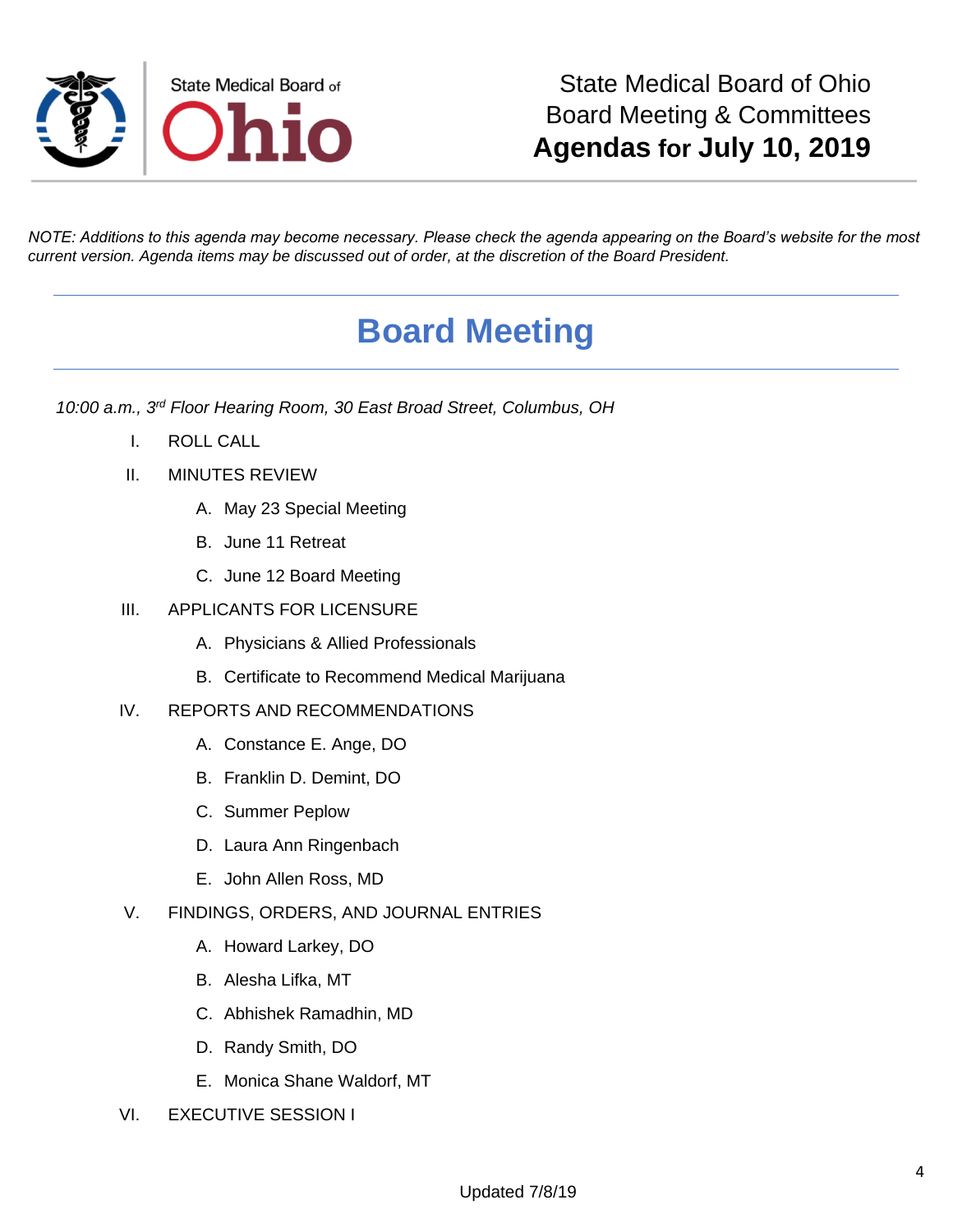



State Medical Board of Ohio Board Meeting & Committees **Agendas for July 10, 2019**

- VII. SETTLEMENT AGREEMENTS
- VIII. NOTICES OF OPPORTUNITY FOR HEARING, ORDERS OF SUMMARY SUSPENSION, ORDERS OF IMMEDIATE SUSPENSION, AND ORDERS OF AUTOMATIC SUSPENSION
- IX. EXECUTIVE SESSION II
- X. RULES & POLICIES
	- A. Rules for Medical Board Adoption
- XI. OPERATIONS REPORT
	- A. Sexual Misconduct Guidelines
- XII. REPORTS BY ASSIGNED COMMITTEES
	- A. Physician Assistant Policy Committee (PAPC) Report
	- B. Compliance Committee Report
	- C. Dietetic Advisory Council Report
	- D. Licensure Committee Report
		- 1. Licensure Application Reviews
		- 2. Respiratory Care Continuing Education Courses
	- E. Finance Committee Report
	- F. Policy Committee Report

#### XIII. PROBATIONARY REQUESTS

- A. Daniel Borison, MD
- B. Gregory Duma, MD
- C. Yamini Jadcherla, MD
- D. Craig Jerrett, MD
- E. David O'Connell, MD
- F. Sreelatha Pulakhandam, MD
- G. M. Salim Ratnani, MD
- H. Shane Sampson, MD
- I. Randy Smith, DO
- J. Aubrey Winkler, PA
- XIV. TREATMENT PROVIDER APPLICATIONS